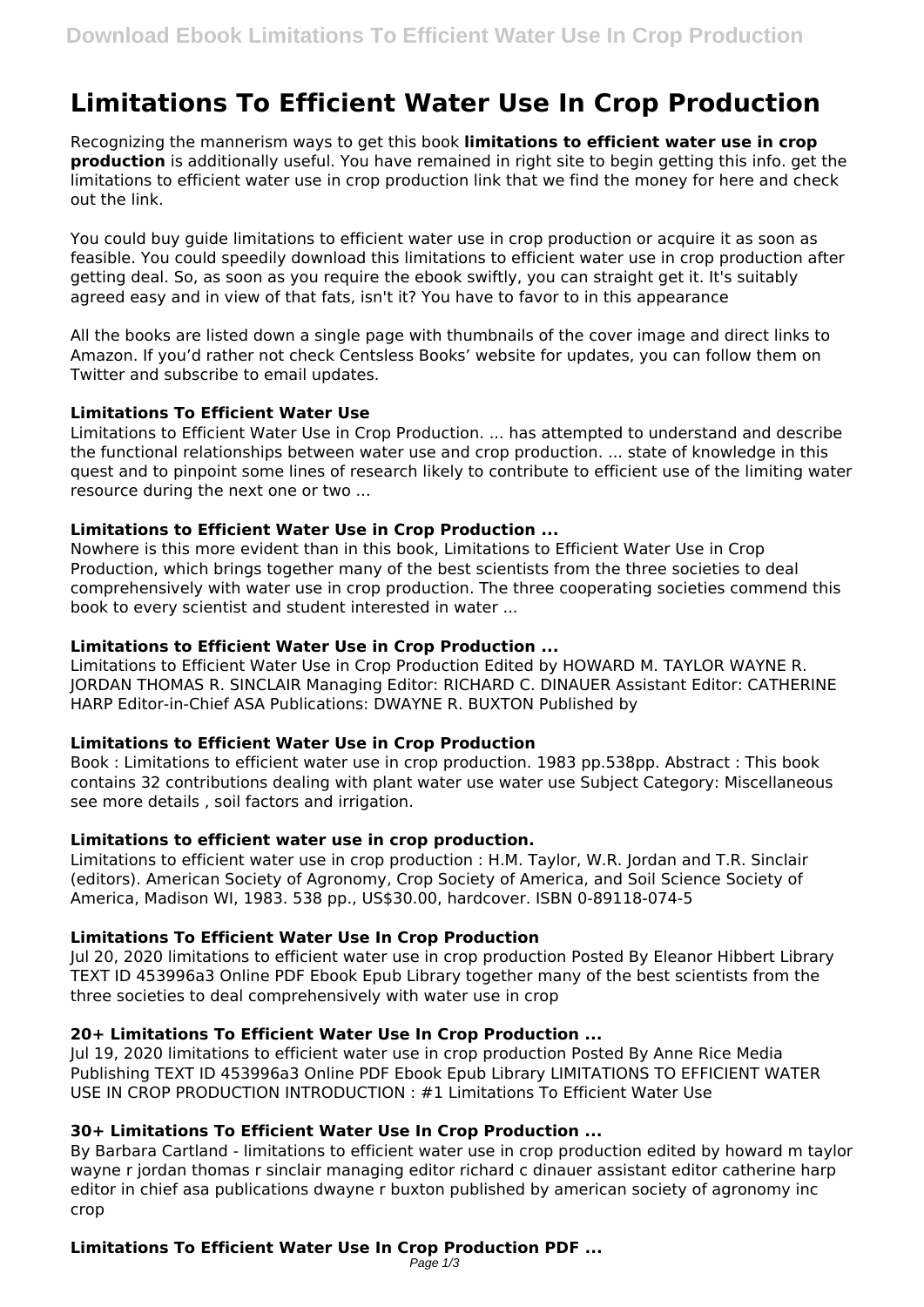limitations to efficient water use in crop production By Dan Brown FILE ID cd5303 Freemium Media Library Limitations To Efficient Water Use In Crop Production PAGE #1 : Limitations To Efficient Water Use In Crop Production By Dan Brown - limitations to efficient water use in crop production edited by howard m taylor wayne

## **Limitations To Efficient Water Use In Crop Production PDF**

The Water Use Efficiency Financial Assistance Program helps urban and agricultural communities cope with water shortages and drought conditions by providing funding to agencies for the implementation of water use efficiency projects that would achieve water savings, provide improved operational efficiencies, and provide water quality improvements, energy savings, and environmental benefits.

## **Water Use Efficiency**

In 2019, we continued to work on improving our water use efficiency while developing water stewardship plans to reduce our operational water use. Read more about it in our 2019 progress report. By 2020. Reduce direct water withdrawals per tonne of product in every product category to achieve an overall reduction of 35% since 2010.

## **Improving water efficiency | Nestlé Global**

Most of these "water‐requirement" studies have concentrated on the climatic factors that influence water use for maximum crop production. Thus crop yield relations have not been considered in any detail. Recent emphasis on yield‐water‐use studies have been conducted because of the increasing scarcity of water for irrigation. J. C.

## **Yield and Water‐Use Relationships: An Overview - Hanks ...**

There are current water use restrictions in Long Beach that have been in place since 2016. The main water use restrictions for residents and businesses include: Only water landscape during the hot summer months on Tuesdays, Thursdays and Saturdays until September 30, 2018. Two-day per week landscape irrigation on Tuesdays and Saturdays only will begin on October 1, 2018 until the end of March when the weather is typically cooler.

## **New State Water Use Efficiency Guidelines – Long Beach ...**

5. Buy a high-efficiency washer. The average American family washes about 300 loads of laundry each year. Clothes washing accounts for more than 20 percent of residential indoor water use.

## **11 Ways To Save Water At Home - Forbes**

Water use efficiency (WUE) is defined as the amount of carbon assimilated as biomass or grain produced per unit of water used by the crop. One of the primary questions being asked is how plants will respond to a changing climate with changes in temperature, precipitation, and carbon dioxide (CO2) that affect their WUE At the leaf level, increasing CO2 increases WUE until the leaf is exposed to ...

## **Frontiers | Water-Use Efficiency: Advances and Challenges ...**

Limitations to efficient water use in crop production. Madison, Wis. : American Society of Agronomy, 1983 (DLC) 83003902 (OCoLC)9465176: Material Type: Document, Internet resource: Document Type: Internet Resource, Computer File: All Authors / Contributors:

## **Limitations to efficient water use in crop production ...**

On average, Denver Water's single-family residential customers use about 50 gallons per person per day inside the home. But our experts consider 40 gallons per person per day to be efficient indoor water use.

#### **Are you efficient with your indoor water use? | Denver Water**

Find helpful customer reviews and review ratings for Limitations to Efficient Water Use in Crop Production at Amazon.com. Read honest and unbiased product reviews from our users.

## **Amazon.com: Customer reviews: Limitations to Efficient ...**

Studies indicate that converting to water efficient toilets, showers and clothes washers, results in a household water savings of about 30% compared to conventional fixtures. A change to highefficiency toilets alone, reduces toilet water use by over 50% and indoor water use by an average of